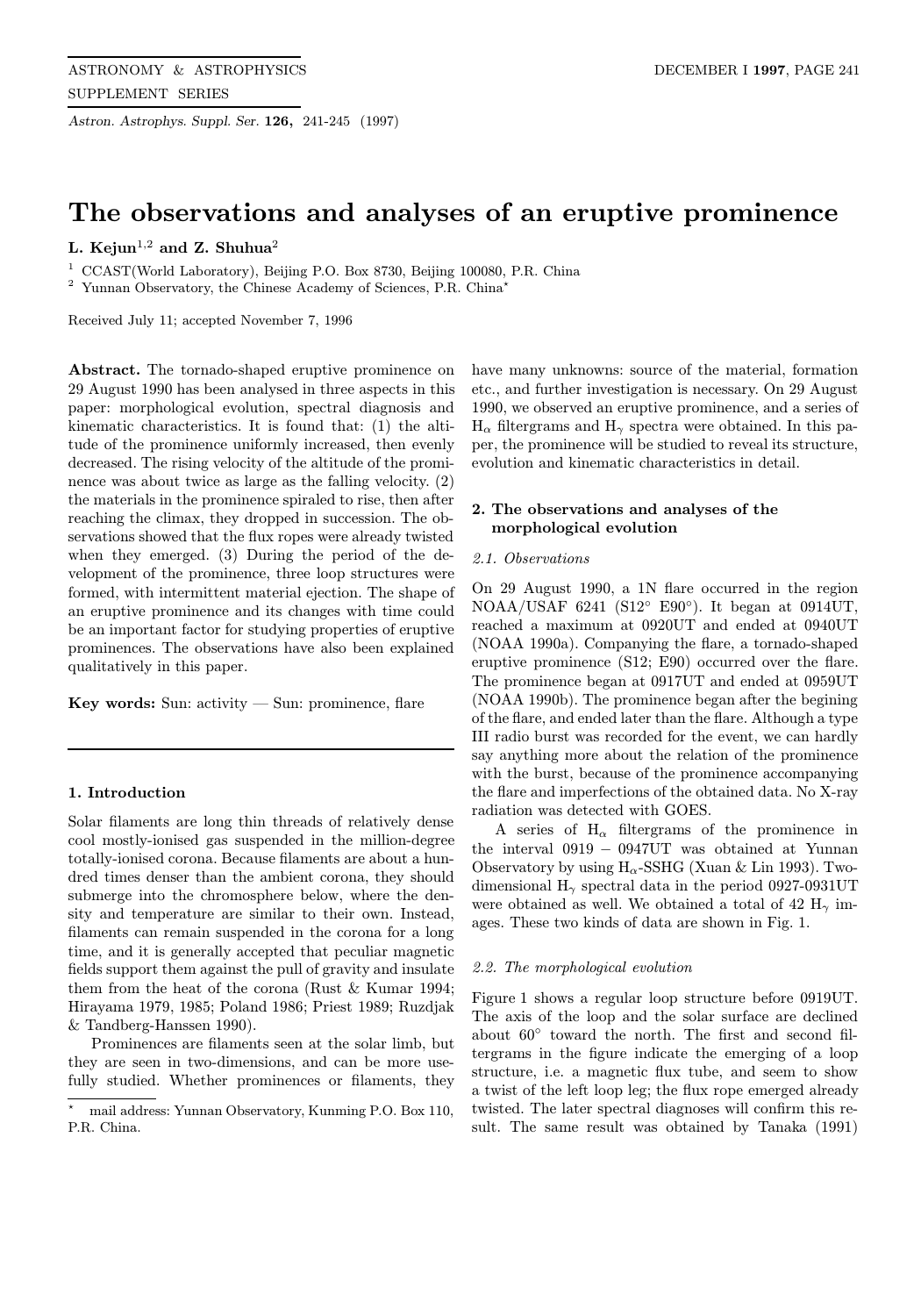

Fig. 1. The H<sub>α</sub> filtergrams (0919 – 0947) of the eruptive prominence on 29 August 1990 and its partial H<sub>γ</sub> spectral pictures (0927 − 0931UT). The black and thick lines in the filtergrams of 092744, 092858, and 093011UT are the images of the slit. The time order of the  $H_{\gamma}$  spectral pictures is from the left th the right in the pictures

and Leka (1993). The emerging process occurred before the maximum of the flare. At 0923UT, the left loop leg became thicker, and the materials in it continuously ascended along it. After reaching the zenith, they dropped downwards in succession not along the right loop leg, so the second loop structure was formed. Comparing the pictures at 0923UT and at 0927UT, we estimate the falling velocity at 0923UT at about 90 km/s, the velocity of the materials hitting the solar surface at 0927UT at more than 163 km/s. The picture at 092744UT shows that the shape of the prominence is rather complicated, but one can still discern the emerging loop structure, the second loop structure, and what seems to be a third loop structure forming. At 092858UT, the prominence reached climax, the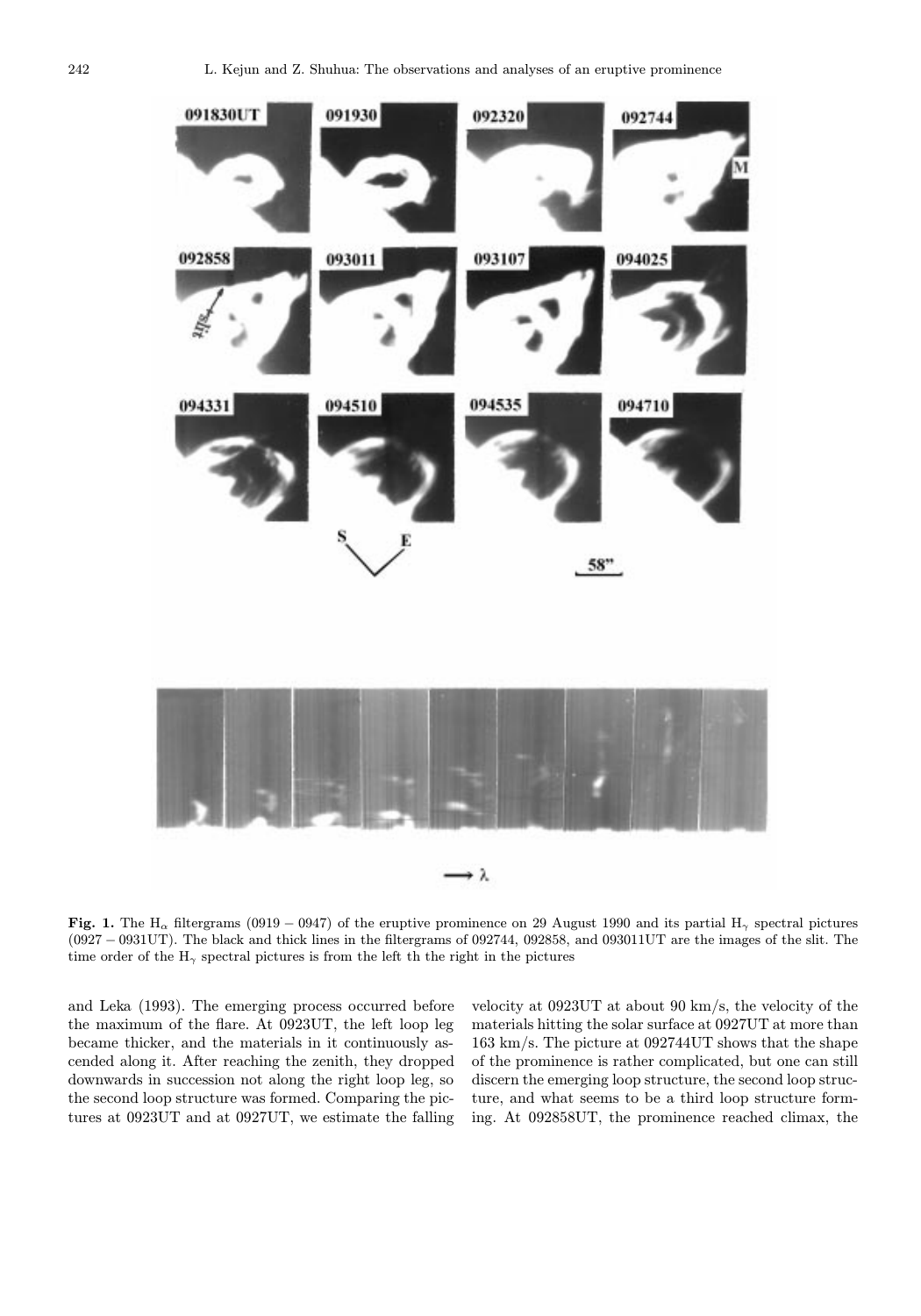third loop structure was formed, and the emerging loop was snapped at the top. The rupture may be due to the decaying of the prominence, and not the result of "progressive reconnection of elementary flux tubes of two (or more) interacting loops" as suggested by Simberova et al. (1993) and Yurchisin (1994). After that, the altitude of the prominence decreased, and the prominence gradually decayed. At 0940UT, the prominence became a regular arch structure, which made nearly a right angle with the solar surface.

In the decay stage, the obvious variation is the interruption at the vault of the arch, the materials descending along the two legs of the arch, but the outline of the arch not obviously changed. We measured the mean falling velocity at about 83 km/s for the left leg and 74 km/s for the right. The decay of the left leg is different from that of the right, indicating that the physical condition inside the left leg is different from that inside the right. Perhaps the material of the right is denser than the left, so that the gas pressure of the right is larger than at the left, reducing the falling velocity of the right.

We measured the altitudes of the prominence at different times, and dealt with these data with regresssion analysis. Altitudes  $h$  (in kilometers) and the time  $t$  (in minutes) have the linear relation:

$$
h = 38439.9 + 4259.7t\tag{1}
$$

$$
h = 102379 - 2024.5t.\t(2)
$$

Equation (1) corresponds to the rising stage of the prominence, i.e. the formation of the prominence; Eq. (2) reflects the descending stage, the decaying of the prominence. Figure 2 gives the comparison of the measured values and the theoretical regression lines.

Figure 2 shows that the altitude of the prominence uniformly increased with an average velocity of about 71 km/s, then evenly decreased with an average velocity of about 33.7 km/s. The formation time is about half as much as the decay time.

#### 2.3. Source of the material

The problem of filament formation has always been vexations, and the situation has been exacerbated by the caution of observers and the predilections of theoreticians. A prominence is formed by the emergence of a bright knot at the solar limb, but observers have been loath to say that prominences, hence filaments, emerge from the chromosphere. In most limb observations, prominence formation could be interpreted as resulting either by the condensation of matter from the corona or by the emergence of a heavily-laden flux rope from the chromosphere (Rust & Kumar 1994).

The formation stage of the prominence indicates that the mass in the prominence was supplied during the emergence of helical flux ropes, i.e. it was lifted bodily out of the chromosphere. We do not believe that filaments or prominences condense from the corona or are formed by siphoning mass from the chromosphere, as already argued by Rust & Kumar (1994).

#### 2.4. The explanation of observations

The net effect of flux rope emergence and spiral accumulation in filaments or prominences is to eject spiral from the Sun. This process is a necessary mechanism that releases spiral generated inside the Sun (Rust & Kumar 1994). The occurrence of the flare triggered the spiral ejection. With the development of the flare, the material ejection became more and more violent. Because the material ejection was intermittent, the ejected materials formed different trace, and the tracks became ever larger. This is why the three loop structures were formed during the flare, and the prominence reached the maximum height about 10 minutes later than the flare reached the maximum. We estimate the mean velocity of the ejected materials to be about 82 km/s (the velocity 71 km/s is its vertical component). The falling velocity is very large (about 90 km/s at 0923UT). The value is impossibly in good agreement with that expected from the simplest model: a free-fall motion along a stationary loop. We suggest that the following process exist:

The shape of a prominence reflects the trend of the magnetic field lines or the structure of the magnetic field (Zhang 1992). According to the morphological features of the prominence, we propose a likely model to illustrate the observations of the prominence (see Fig. 3). First, a magnetic flux tube emerged to form a loop structure (see Fig. 3a and the  $H_{\alpha}$  filtergram of 0919UT in Fig. 1). The newly emerging magnetic tube squeezed the magnetic field lines of the ambient corona. The observations suggest that we witnessed a reconnection process between the constantly-emerging magnetic field lines and the squeezed magnetic field lines of the adjacent corona. The possible scenario is shown in Fig. 3b. There are two reasons to make such a suggestion. One is that the falling velocity is very large (about 90 km/s at 0923UT). There must be another acceleration in addition to gravity. We suggest that the falling velocity is largely due to gravity, but mainly due to the acceleration caused by the reconnection of the magnetic lines. The other reason is that the filtergrams at 092744UT and 092858UT show a spike M at the top of the prominence (see Fig. 1). Maybe the spike M is the product of the reconnection. The reason why the spike did not escape from the prominence to produce a CME event is that the motion of the spike was hindered by the magnetic lines of the ambient corona. This physical scenario is analogous to that given by Wang et al. (1989).

Schmieder et al. (1995) analysed  $H_{\alpha}$  and SXT data of a recurrent surge and suggested that surges are produced by magnetic reconnection between a twisted cool loop and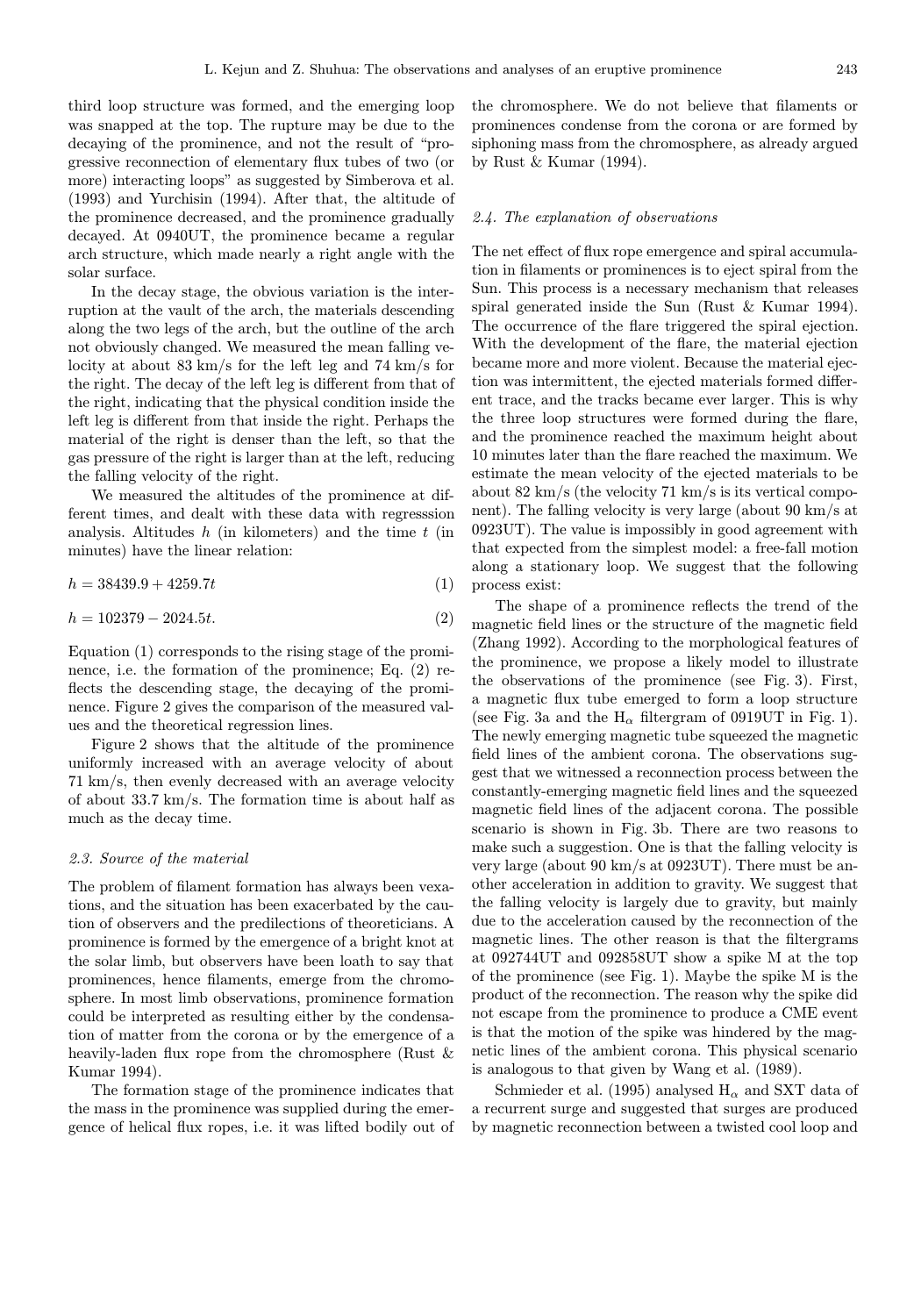

Fig. 2. Variation of the prominence altitude with time. The solid line and the dashed line correspond to the regression line and the observational curve respectively



Fig. 3. The suggested magnetic configuration for the prominence and the ambient corona

open field lines. Our explanation of the prominence is very similar to their results (Schmieder et al. 1995).

### 3. Spectral diagnoses

The prominence was scanned with  $H_{\gamma}$  line from the left to the right of the filtergrams of Fig. 1, and the slit was parallel to the left edge of each filtergram. The scanning time was 0927UT to 0930UT. Combining the  $H_{\gamma}$  spectra and  $H_{\alpha}$  filtergrams, we can infer that the materials in the left leg of the eruptive prominence spiraled to rise. This is consistent with the results obtained in section two. The  $H_{\gamma}$  spectra obtained were measured with the PDS microdensitometer at the Purple Mountain Observatory. Comparing the spectra with the  $H_{\alpha}$  filtergrams, we can locate the position of each  $H_{\gamma}$  line in the filtergrams of the prominence. After calculating the center-of-gravity position  $(\lambda)$  of each chosen line profile and then the Doppler shift  $\Delta\lambda_0$  ( $\Delta\lambda_0 = \lambda - \lambda_0$ ,  $\lambda_0 = 4340$  Å), we obtained the velocity along the line of sight  $V_{\parallel}$  ( $V_{\parallel} = C\Delta\lambda_0/\lambda_0$ ). Figure 4 gives the distribution of the line-of-sight velocity, which indicates that the velocity increased from the bottom of the left leg to the top. After the materials in the left leg reached the climax, those dropped out in succession and did not spiral. Figure 4b summarises the configuration of the velocity distribution. The materials are usually frozen in the magnetic field of a prominence, and they move mostly along the magnetic lines. So we think of the magnetic field of the prominence helical, stretched primarily along the axis, and tied to the photosphere only at the end of the prominence. There is growing evidence that filaments (or prominences) emerge from the photosphere already twisted (Rust & Kumar 1994; Yang et al. 1988; Liggett & Zirin 1984; Vrsnak et al. 1991). The prominence motion shown in Fig. 4b may be called "right-hand screw" when it is viewed by a hypothetical observer in the chromosphere. Rust & Kumar (1994) infer that the magnetic fields of prominences are twisted in a systematic way: right-hand helices predominate in the south and left-hand helices predominate in the north. The result